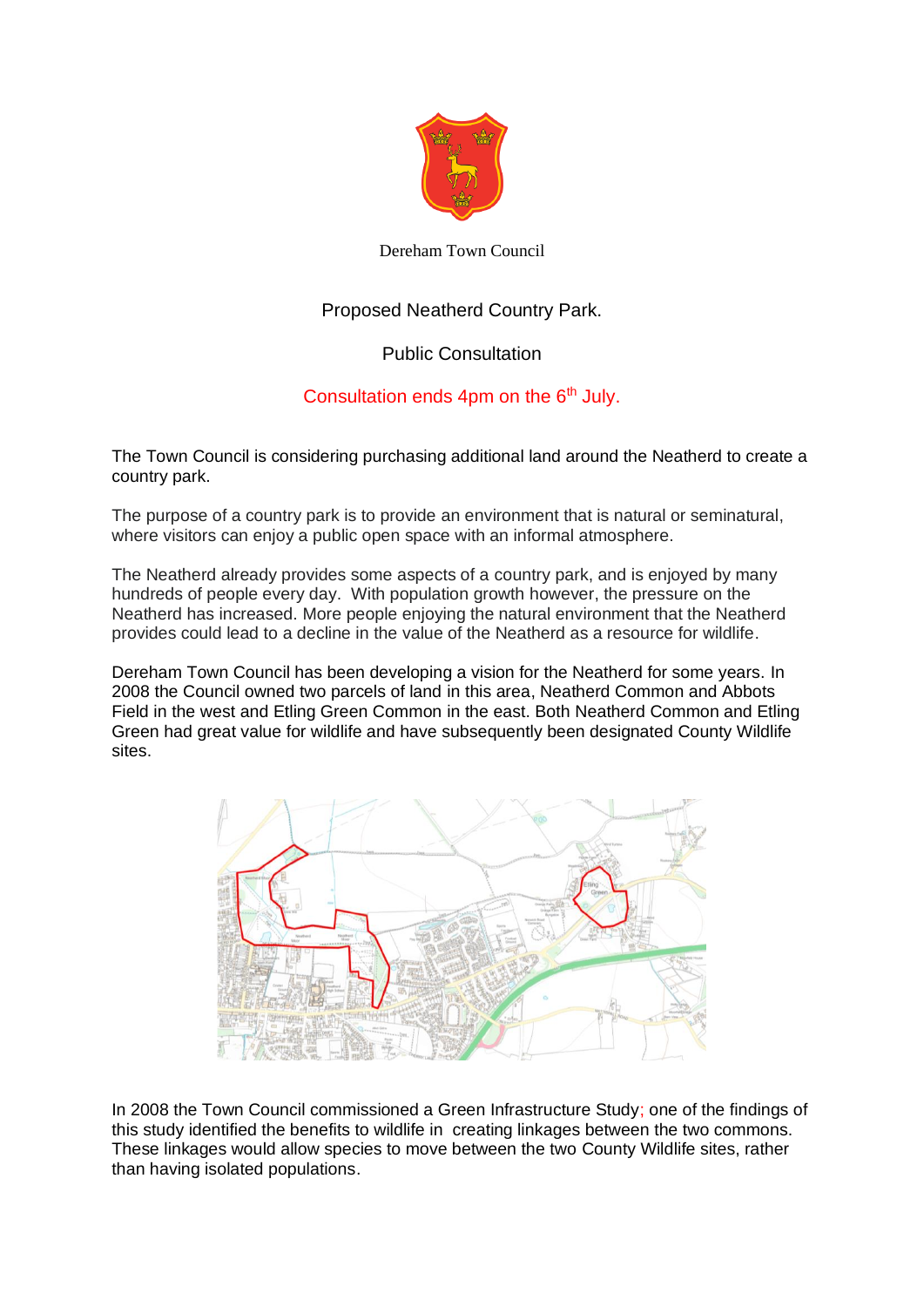Shortly after this report was completed, the Council took the opportunity to purchase an additional small piece of land running along the northern edge of Shillings lane. This was purchased to try and create a link between the two commons; this land is indicated by the arrow below and has been open to the public since it was purchased.



As other pieces of land came up for sale the Council was able to purchase these also. These are indicated with arrows on the map below. Both pieces are about 22ha and both pieces of land have been rented out since they were purchased with the intention of introducing public access in the future. The most recent purchase at the western end was made in 2015.



In the last year, the Council has commissioned the Norfolk Wildlife Trust to produce a management plan for all the land in the Town Council's ownership around the Neatherd. The Management Plan looked at these areas in terms of wildlife benefit and climate change and concluded that while these areas can play a role in terms of carbon sequestration, their main role should be habitat creation to enable species to adapt to climate change.

Following on from the Management Plan the Council has agreed bring the land currently rented out into public open space and apply for funding to implement the management plan. The management plan includes planting hedges along historic hedge lines restoring the landscape to how it would have looked 100 years ago, creating additional ponds and wetlands and allow natural rewilding and the regeneration of the landscape to take place.